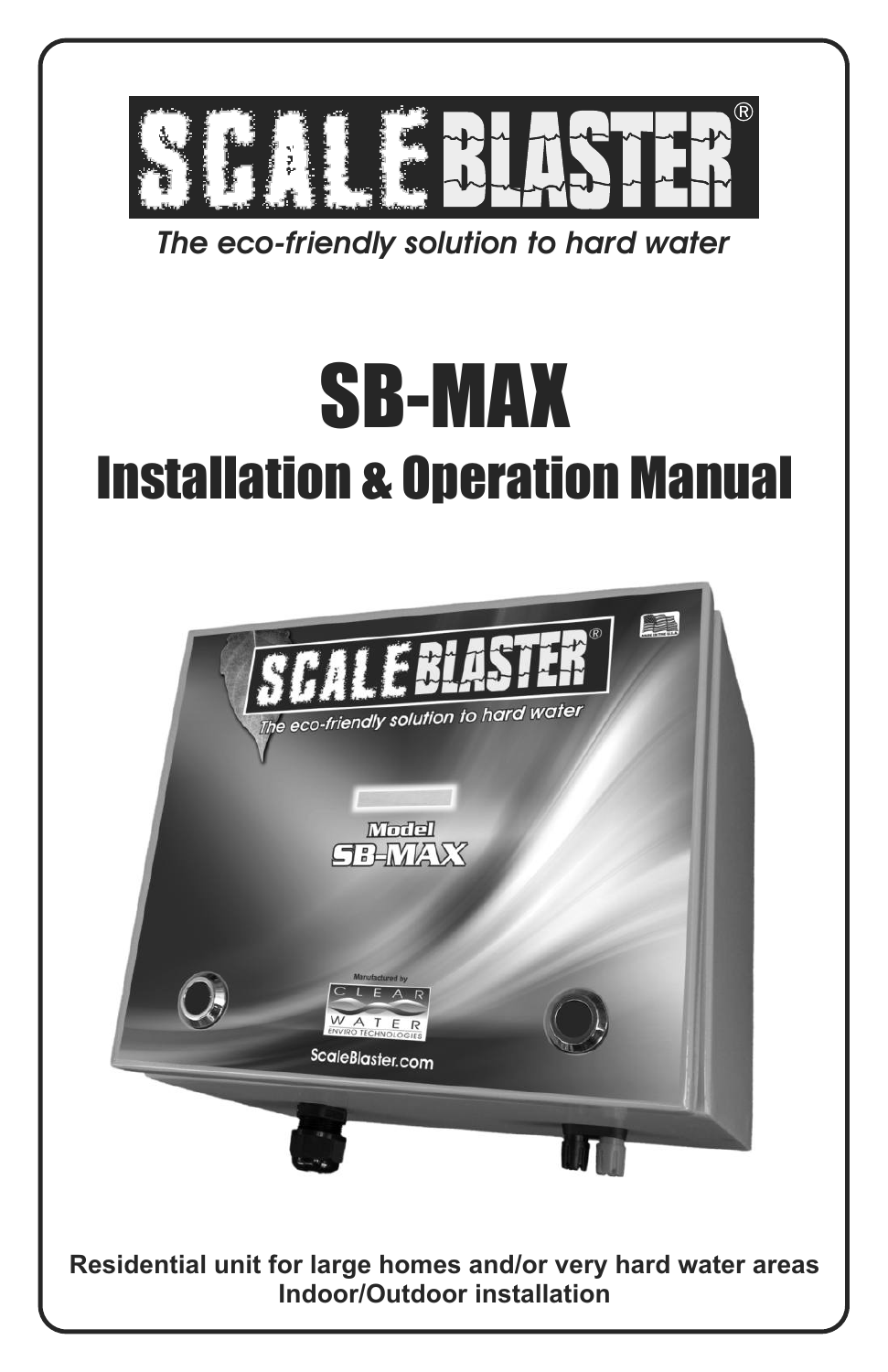## **IDENTIFY THE SB-MAX COMPONENTS**

Your new **ScaleBlaster** SB-MAX unit includes the following components:

1.) One (1) SB-MAX power unit that works on 115VAC or 230VAC automatically. If 230VAC is desired, replace plug. This unit comes with a 5 foot power cord.



- 2.) Signal Cable (110') and five (5) nylon cable ties
- 3.) Warranty Card
- 4.) Extended Warranty Card
- 5.) Installation & operation manual





## **The ScaleBlaster unit can be installed on a horizontal or vertical Copper, PVC, CPVC and/or PEX pipe .**

*If a magnet will stick to your incoming water line, you have galvanized pipe. In this case, you will need to replace a small section of pipe, about 10-11 inches, with either pvc or copper pipe.*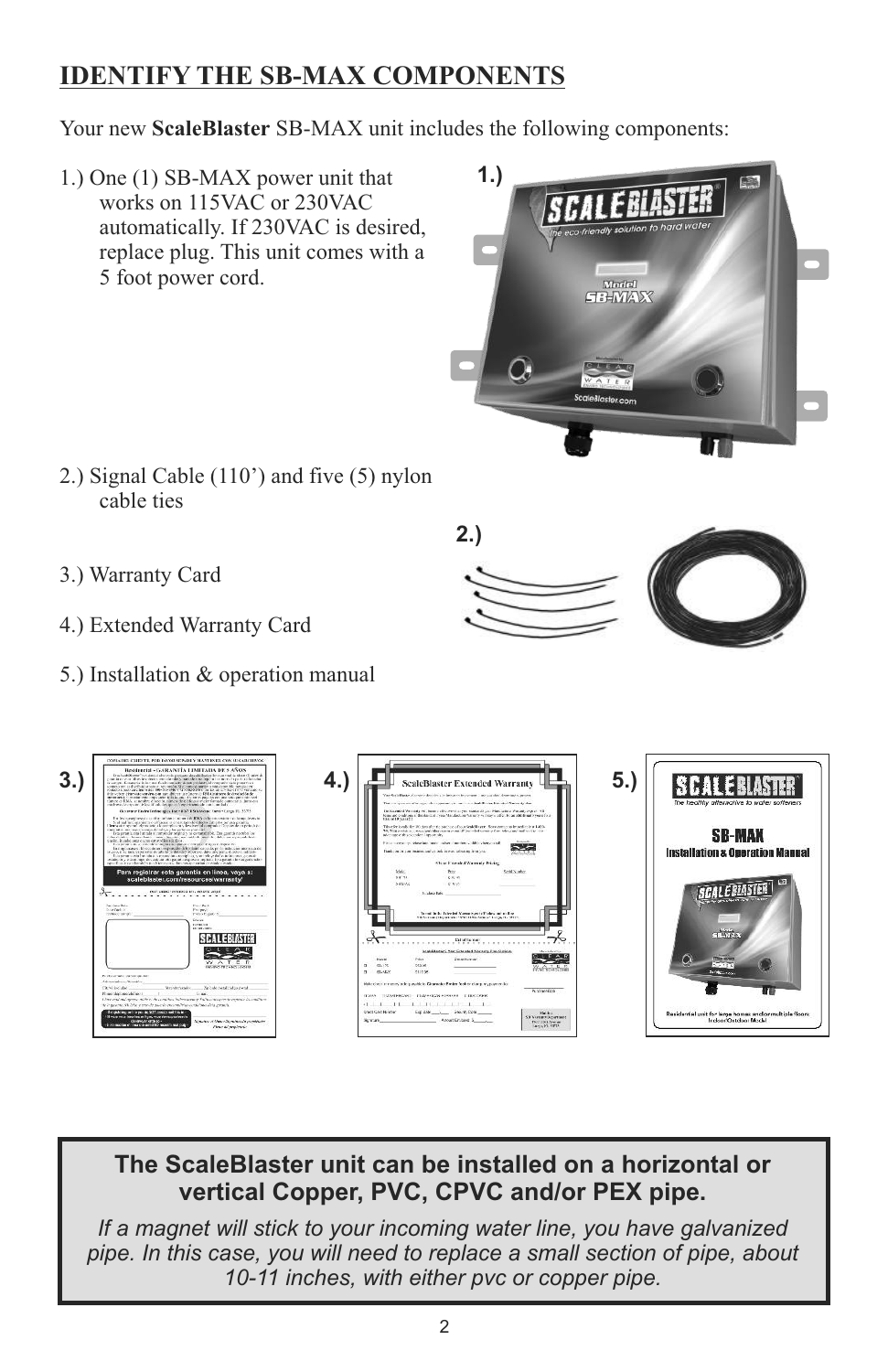## **Before You Start Installing**

#### **Finding The Main Cold Water Pipe**

The water shutoff valve is on the main cold water pipe. Install the **ScaleBlaster** unit on this pipe as close to where it comes into the house as possible. This will ensure that the outside spigots and kitchen are being treated.

#### **If you cannot access the cold water pipe before it splits**

Follow the main cold water pipe back as far as possible from the water heater and install the **ScaleBlaster** there. By doing this, all of the home's water may not be treated, and in some cases only the hot water may be treated. However, the hot water line is the most important to treat and is the main cause of lime scale formation.

#### **Well Water Installation**

For customers that are on a private well, the best place to install the **ScaleBlaster** unit is after the well's pressure tank. If that is not possible, the **ScaleBlaster** unit can be installed prior to the pressure tank.

#### **Softener Loop**

The **ScaleBlaster** unit can be installed on a softener loop. Installing on a softener loop gives treatment to all of the water that a softener would treat. Water to the kitchen faucet and outside spigots may not be treated when the **ScaleBlaster** unit is installed this way.

#### **Find The Pipe Size**

If you do not know the actual pipe size, place a ruler in front of the pipe and measure the outside diameter. Use **Table 1** to determine the size of the pipe. The actual pipe size is always rated by the inside dimensions of the pipe.

|         | <b>COPPER</b>           |                    | <b>PVC, CPVC &amp; PEX</b> |                    |
|---------|-------------------------|--------------------|----------------------------|--------------------|
| Table 1 | <b>Outside Diameter</b> | <b>Actual Size</b> | <b>Outside Diameter</b>    | <b>Actual Size</b> |
|         | 5/8"                    | 1/2"               | .84"                       | 1/2"               |
|         | 7/8"                    | 3/4"               | 1.05''                     | 3/4"               |
|         | 11/8"                   | 1"                 | 1.315"                     | 1"                 |
|         | 13/8"                   | 11/4"              | 1.660"                     | 11/4"              |
|         | 15/8"                   | 11/2"              | 1.900"                     | 11/2"              |
|         | 21/8"                   | 2"                 | 2.375"                     | 2"                 |

#### **A Tight Wrap Is Very Important**

It is extremely important to the effectiveness of your **ScaleBlaster** unit that the signal cable wire be wrapped correctly. If there are any gaps between the wraps, your **ScaleBlaster** unit will not work to its full capacity.



**Example of a properly wrapped pipe. No gaps or loose wire wrappings allowed!** *See chart on pages 6 & 7 to wrap the coil and to determine the proper number of wraps.*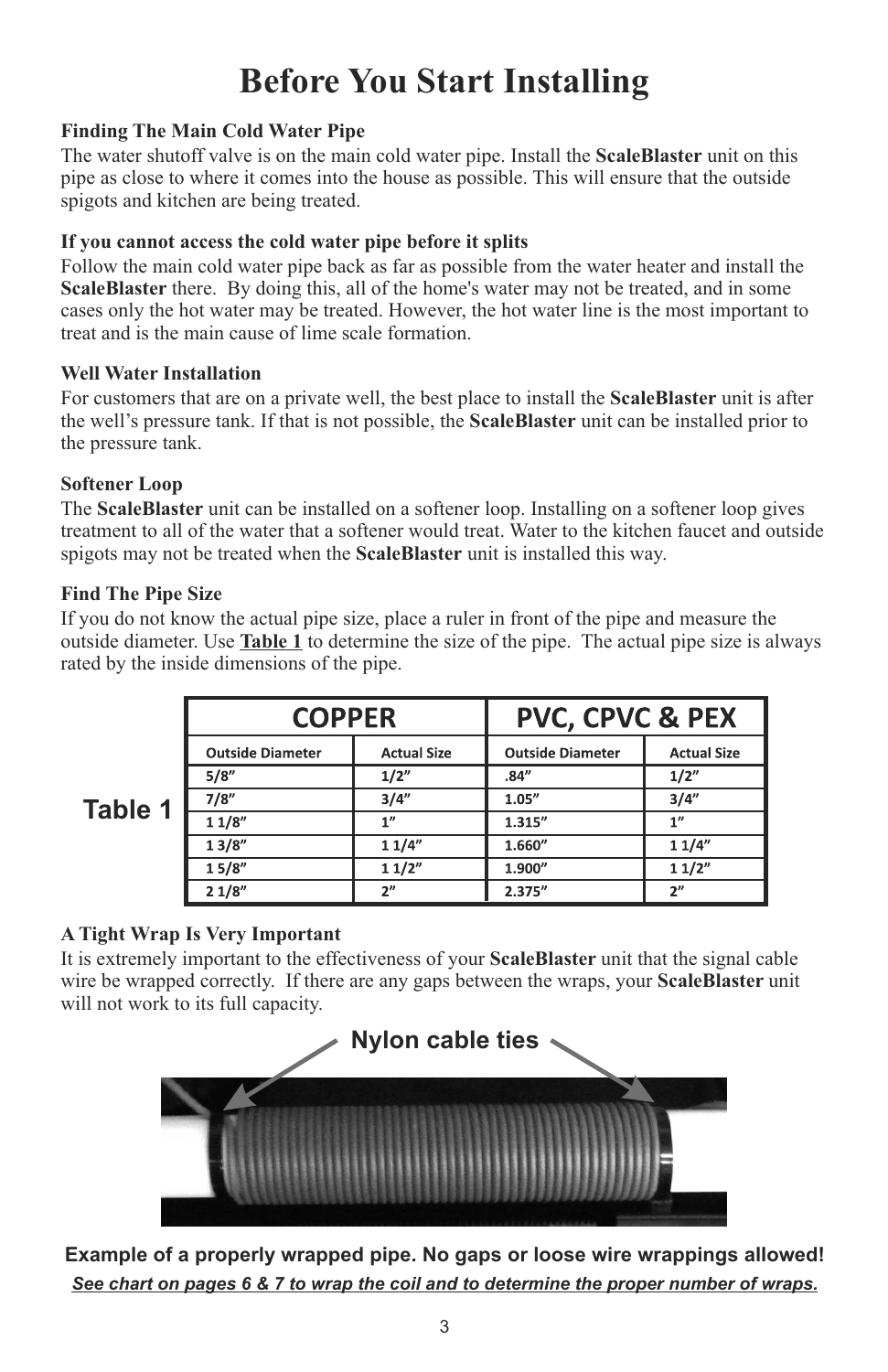## **LOCATION OF THE SB-MAX UNIT**

- 1.) The most desirable place to install the unit is on the main water line that enters the house.
- 2.) The power unit should be mounted on a wall or other solid surface within five feet from an electrical outlet and within ten feet from where the pipe will be wrapped.
- 3.) Once the main water inlet pipe to the house is located, identify a section of pipe that is at least 12 inches straight and at least two feet away from any major electrical interference, example - an electric motor.

# **Installs on the incoming water supply line**



**Important! For best results, wrap signal cable on a straight section of pipe of 12" or more. Keep the signal cable as far away as possible from tees, elbows, couplings, valves and any curved pipe.** 

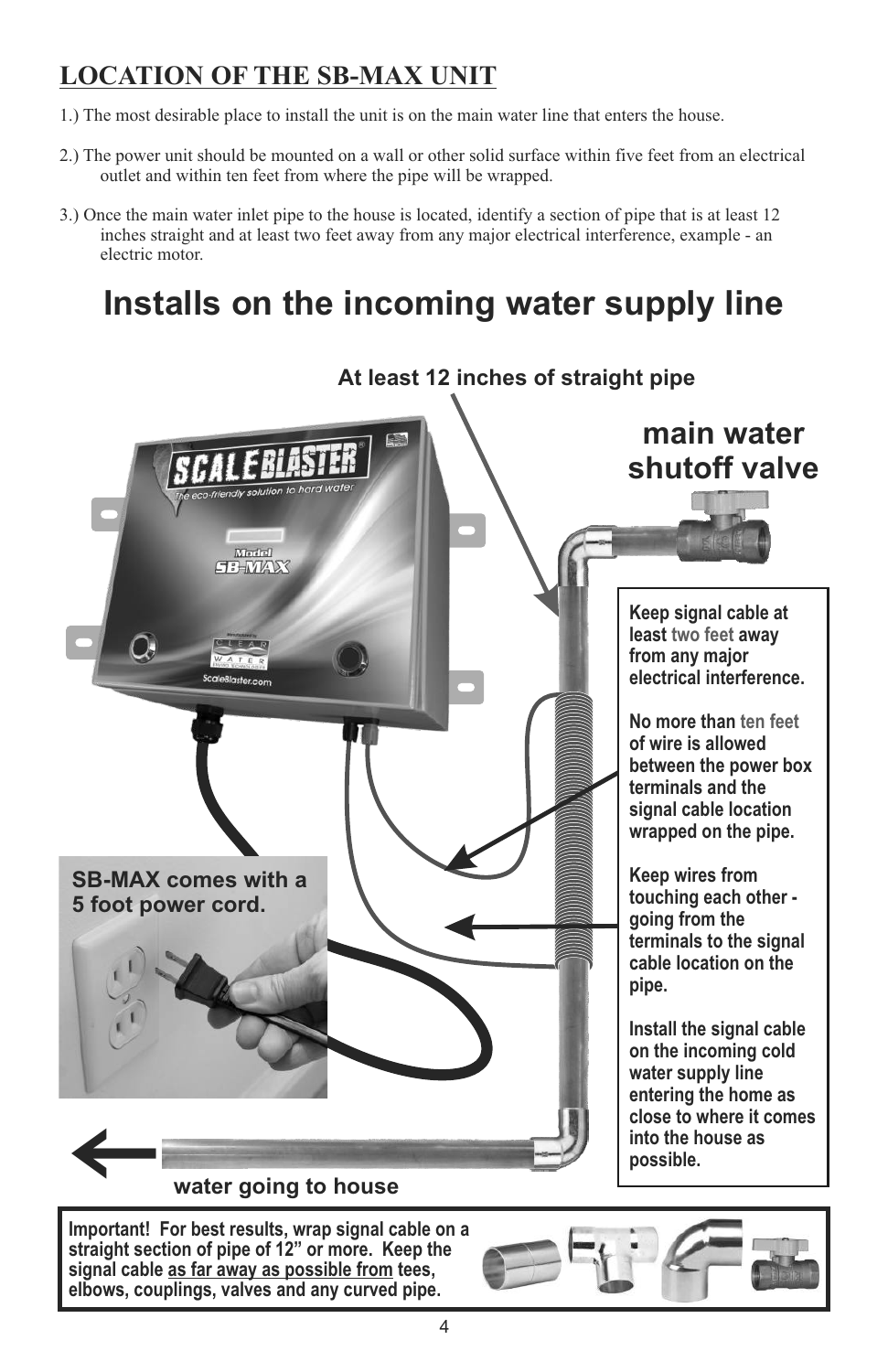## **MOUNTING THE POWER UNIT**

The unit can be mounted indoors or outdoors in an upright vertical position on a wall or other non-enclosed area. **NOTICE: If mounting the power unit outside, it must be kept out of the direct sunlight.** The installer must supply the mounting screws for the type of surface the unit will be mounted on.

#### **Mount power unit on a solid surface (out of direct sunlight) using already installed mounting brackets.**



## **INSTALLING THE SIGNAL CABLE**

Insert the pre-stripped end of the signal cable into one of the two signal terminals and tighten. Follow instruction on how to wrap pipe with wire on next two pages (pages  $6 \& 7$ ).



Twist down to see hole to put wire in, put stripped wire in hole (making sure the two bare wires do not touch) then twist up to tighten.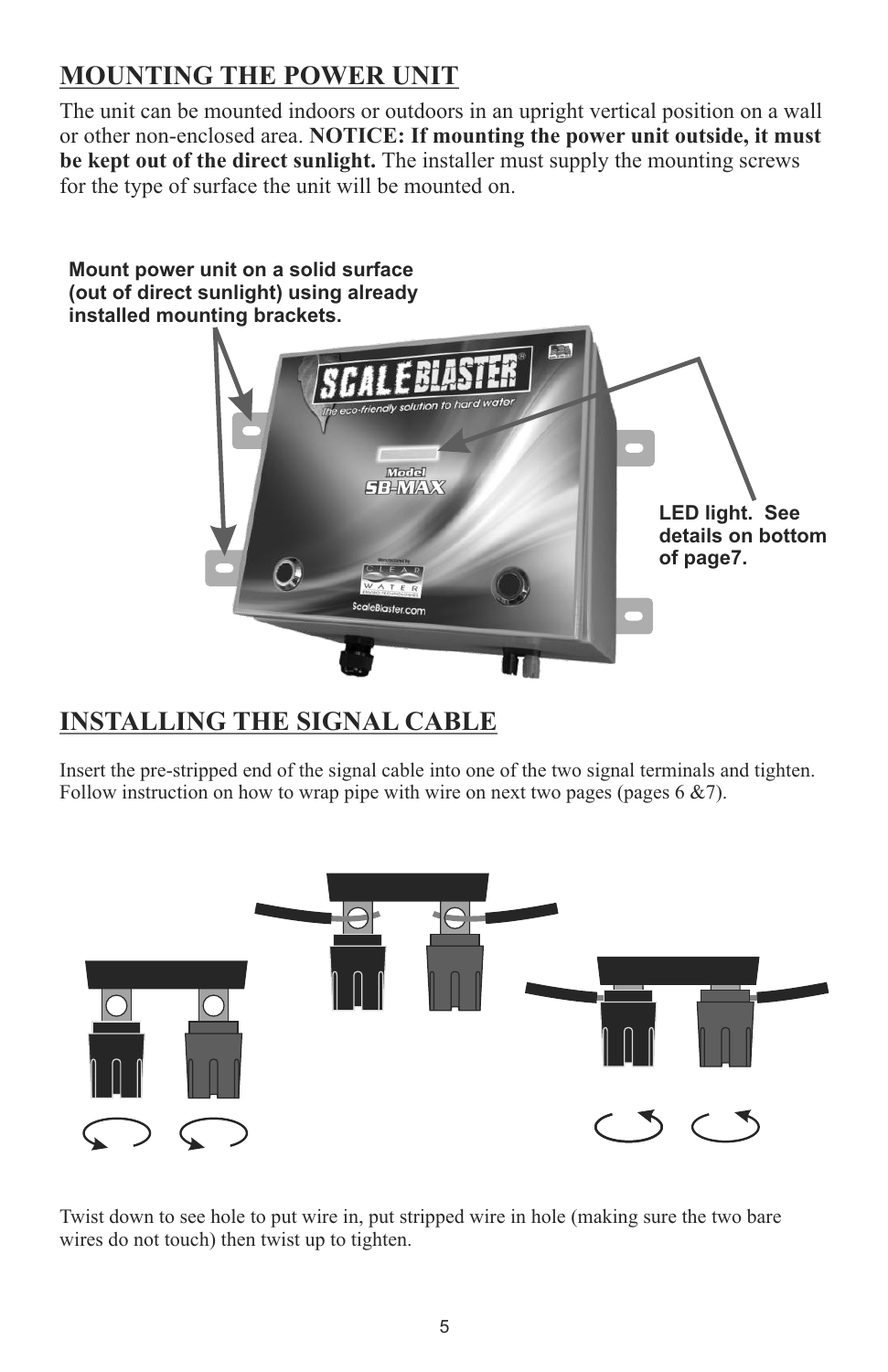# **Wrapping the pipe with the ScaleBlaster Signal Cable**

## **PVC, CPVC, or PEX PIPE INSTRUCTIONS**

- 1.) Insert the pre-stripped end of the signal cable into one of the two signal terminals and tighten.
- 2.) Route the signal cable to the inlet pipe. Hold cable parallel and next to the pipe.
- 3.) Using one of the cable ties, secure the wire to the pipe. **(Figure A)**

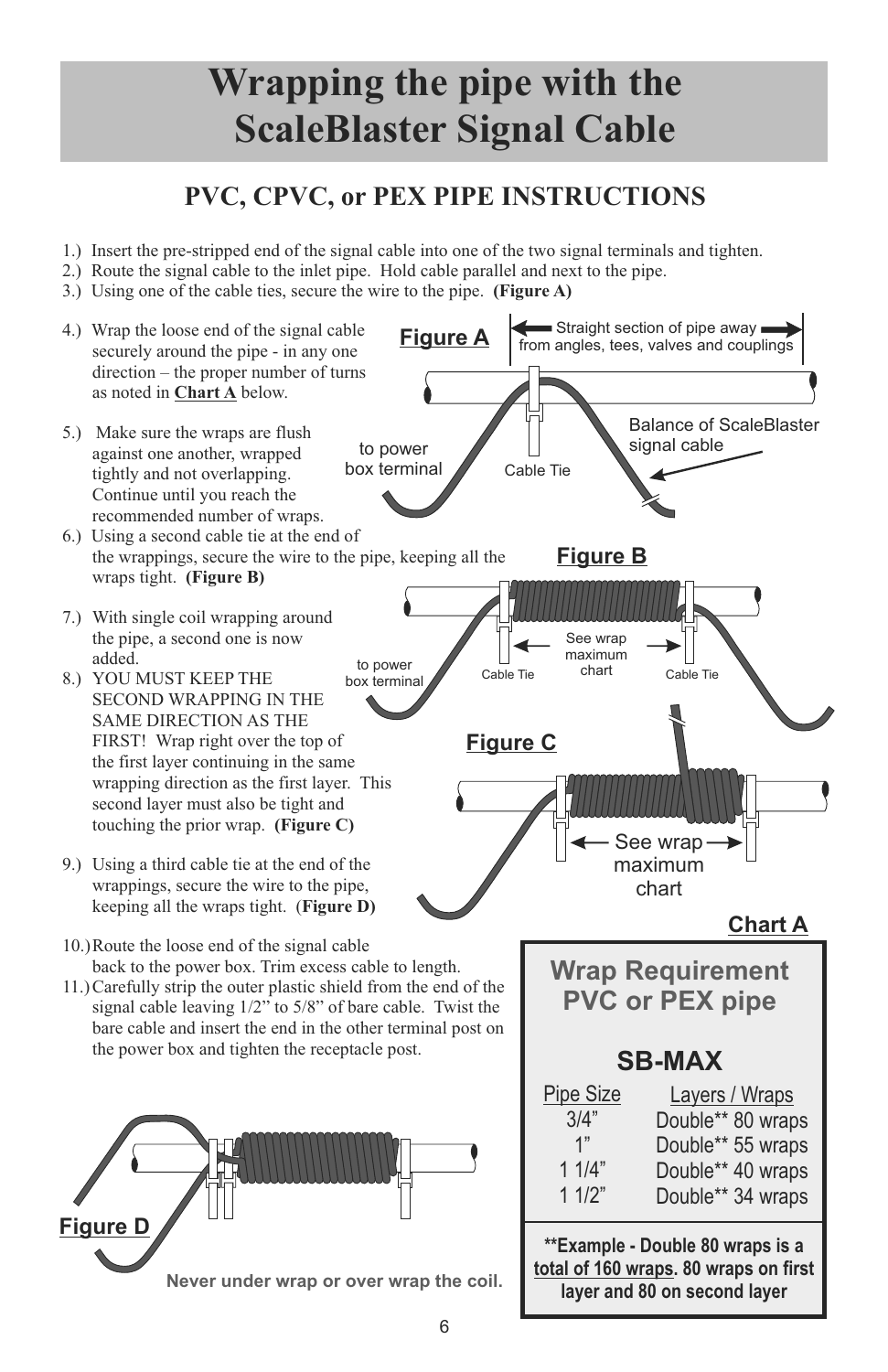## **COPPER PIPE INSTRUCTIONS**

- 1.) Follow the same instructions in **steps of 1-9** for PVC, CPVC and PEX pipe, except use **CHART B**  below to determine the number of wraps for copper pipe.
- 2.) Instead of a double coil wrapping around the pipe, a third one is added for copper pipe.
- 3.) YOU MUST KEEP THE THIRD WRAPPING IN THE SAME DIRECTION AS THE FIRST AND SECOND! Wrap right over the top of the second layer continuing in the same wrapping direction as the first and second layer. This third layer must also be tight and touching the prior wrap. **(Figure E)**



- 1.) Plug control box into electrical outlet after mounting the control box on the wall and wrapping the signal coil.
- 2.) The LED light on the front panel should light up.
- 3.) Operation of the **ScaleBlaster** SB-MAX system can be confirmed by observing the illumination of the LED indicator located on the face of the power unit. Power on - green light on far right side will stay lit **(Figure G)**. When pipe is wrapped and unit is turned on the far right light will stay lit and the other lights will oscillate back and forth **(Figure H)**.





## **MAINTENANCE**

The best feature of the **ScaleBlaster** SB-MAX is that there is NO MAINTENANCE REQUIRED. No salt, batteries, moving parts or costly repairs. Just check the LED light for proper operation.